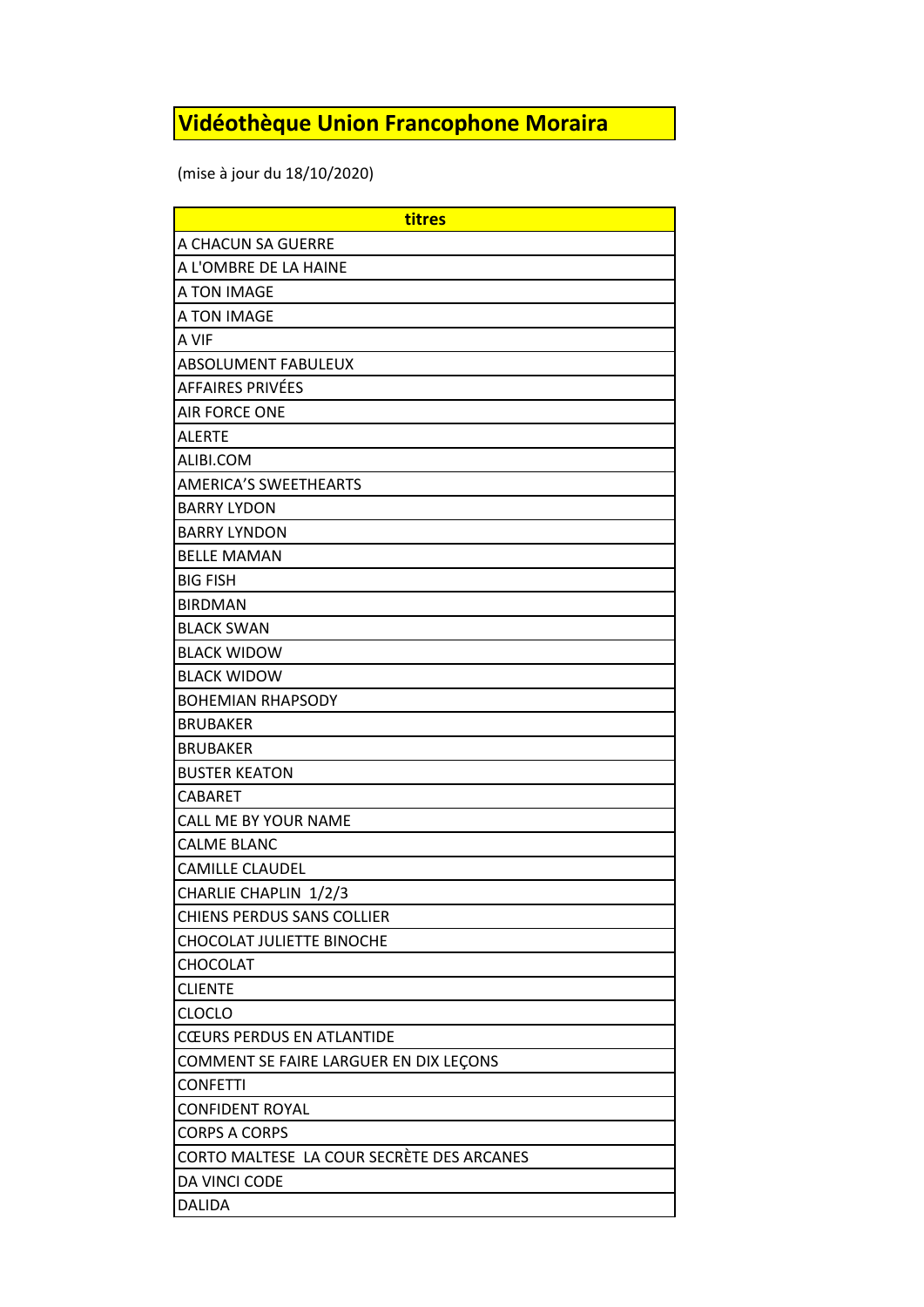| <b>DANSE AVEC LUI</b>               |
|-------------------------------------|
| <b>DARK SUMMER</b>                  |
| DEUX SŒURS POUR UN ROI              |
| <b>ECRIRE POUR EXISTER</b>          |
| ÉPOUSE MOI MON POTE                 |
| <b>EQUUS</b>                        |
| EYJAFJALLAJOKULL. LE VOLCAN         |
| <b>FARINELLI</b>                    |
| <b>FARINELLI</b>                    |
| <b>FASHION VICTIME</b>              |
| FOUR WEDDINGS AND A FUNERAL         |
| <b>FRANTZ</b>                       |
| <b>HARRISON'S FLOWERS</b>           |
| <b>HOPE FLOATS</b>                  |
| <b>HORS DE PRIX</b>                 |
| <b>HUIT FEMMES</b>                  |
| <b>I LOVE YOU PHILLIP MORRIS</b>    |
| <b>IN HER SHOES</b>                 |
| INDIAN PALACE 1/2                   |
| <b>INTERSECTION</b>                 |
| <b>INTOLERABLE CRUELTY</b>          |
| <b>INTOUCHABLES</b>                 |
| <b>JEFFERSON A PARIS</b>            |
| <b>JOUR J</b>                       |
| L'ARNACOEUR                         |
| L'ENJEU                             |
| L'INTERPRETE                        |
| LA CH'TITE FAMILLE                  |
| LA COULEUR DU CRIME                 |
| LA FIEVRE AU CORPS                  |
| LA GARDIENNE                        |
| LA JEUNE FILLE ET LA MORT           |
| LA LOI DU MARCHÉ                    |
| LA LOI DU SILENCE                   |
| LA MAIN AU COLLIER                  |
| LA MÔME                             |
| LA RUMEUR COURT                     |
| LA TOUR MONTPARNASSE INFERNALE      |
| LA VIE EST BELLE                    |
| L'AFFAIRE JOSEY AIMES               |
| LE BAZAR DE L'EPOUVANTE             |
| LE BON FILS                         |
| LE CAPITAINE CORELLI                |
| LE CAPITAINE CORELLI                |
| LE DERNIER ROI DES INDES            |
| LE DIABLE S'HABILLE EN PRADA        |
| LE FABULEUX DESTIN D'AMÉLIE POULAIN |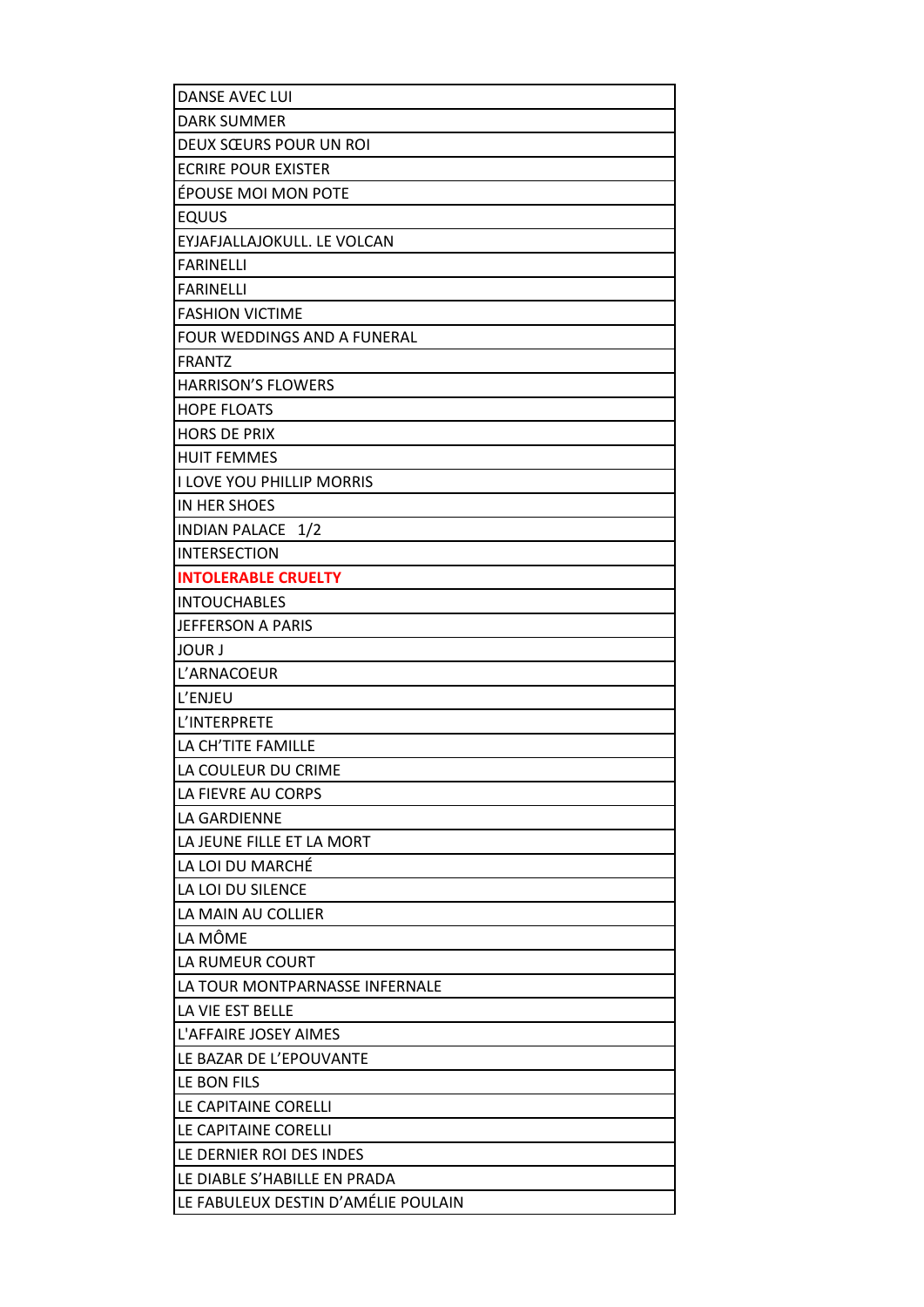| <b>LE FUGITIF</b>                         |
|-------------------------------------------|
| LE GRAND BAIN                             |
| LE MAJORDOME                              |
| LE MARIAGE DE MON MEILLEUR AMI            |
| <b>LE PARFUM</b>                          |
| LE PETIT BAIGNEUR                         |
| LE PROCÈS PARADINE                        |
| LE SENS DE LA FÊTE                        |
| LE TOMBEAU                                |
| LÉGENDES D'AUTOMNE                        |
| <b>LES AIGUILLES ROUGES</b>               |
| LES CANONS DE NAVARONE                    |
| LES DÉLICES DE TOKYO                      |
| LES ÉMOTIFS ANONYMES                      |
| LES FOUS DU ROI                           |
| LES JARDINS DU ROI                        |
| LES LARGUÉES                              |
| LES LIAISONS DANGEREUSES                  |
| <b>LES PRÉDATEURS</b>                     |
| LES TRIBULATIONS D'UNE CAISSIÈRE          |
| LES VIEUX FOURNEAUX                       |
| LES YEUX DE LAURA MARS                    |
| LICENSE TO KILL                           |
| <b>MADAME</b>                             |
| <b>MAGNOLIA</b>                           |
| <b>MAID IN MANHATTAN</b>                  |
| <b>MALICE</b>                             |
| <b>MARGUERITE</b>                         |
| MELODIE POUR UN MEURTRE                   |
| <b>MERCURY RISING</b>                     |
| <b>MESURES EXCEPTIONNELLES</b>            |
| <b>MON MARIAGE GREC</b>                   |
| MON PÈRE EST UNE FEMME DE MÉNAGE          |
| <b>MY FAIR LADY</b>                       |
| <b>MYSTIC RIVER</b>                       |
| NE LE DIS A PERSONNE                      |
| NE TE RETOURNE PAS                        |
| NIGHT AND THE CITY                        |
| <b>NIGHTMASTER</b>                        |
| ÖTEZ MOI D'UN DOUTE                       |
| <b>OUT OF TIME</b>                        |
| PAROLES ET MUSIQUE                        |
| <b>PATIENTS</b>                           |
| <b>PODIUM</b>                             |
| POUR UNE NUIT                             |
| <b>PRIZZIS HONOR</b>                      |
| QU'EST CE QU'ON A ENCORE FAIT AU BON DIEU |